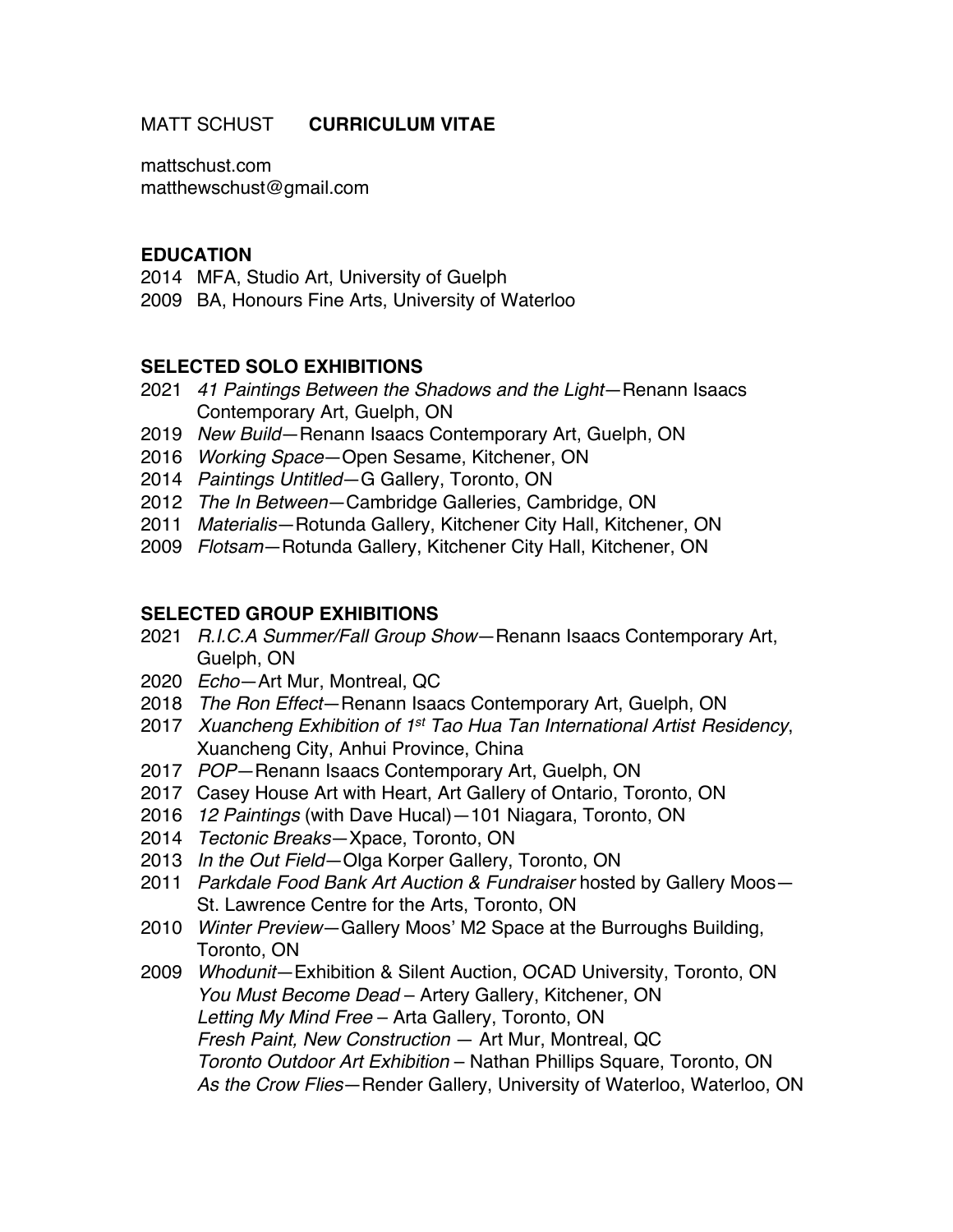# **ART FAIRS**

2017 Renann Isaacs Contemporary Art, Booth A43. Art Toronto-Oct 26-30

2018 Renann Isaacs Contemporary Art, Booth C42. Art Toronto-Oct 25-29

2019 Renann Isaacs Contemporary Art, Booth C53. Art Toronto-Oct 24-27

### **AWARDS**

- 2017 Ontario Arts Council, Emerging Artist Grant
- 2015 Ontario Arts Council, Emerging Artist Grant
- 2013 SSHRC Joseph-Armand Bombardier Canada Graduate Scholarship
- 2009 BFA Now, Winner: painting category, Brooklyn, NY
- 2008 Ontario Arts Council, Project Grant for spOtlight Festival, Kitchener, ON Lynn Holmes Memorial Award, University of Waterloo
- 2007 Auggie Corvino Memorial Award, University of Waterloo

### **RESIDENCIES**

2017 1st Tao Hua Tan International Artist Residency, Anhui Province, China 2009 Artist in Residence, 4-month residency, University of Waterloo, ON

# **COLLECTIONS**

Toronto Dominion Bank, Toronto, ON

Private Collections: Montreal, QC; Toronto, ON; Saskatoon, SK; Kamloops, BC; Cambridge, ON; Kitchener, ON; Victoria, BC

# **BIBLIOGRAPHY**

- 2021 Border Crossings, Vol. 40, Number 1, Issue No. 156, P. 17 (*Pictura Oasis* Article) & P. 158 (R.I.C.A Gallery Exhibition Advertisement)
- 2020 *Pictura*: *pleins feux sur la peinture a Montreal/Painting…in Montreal's image*. Exhibition Catalogue. P. 59 (Image). Montreal, QC
- 2020 Exhibition Catalogue, *Echo*. Art Mur, Nov-Dec 2020, Vol. 15, Number 6, P. 16-18. Montreal, QC.
- 2019 Border Crossings, Vol. 38, Number 3, Issue No. 151, P. 152-153—Review of *New Build* Exhibition at Renann Isaacs Contemporary Art by Gregory Denton. 2019
- 2017 Exhibition Catalogue, Casey House Art with Heart, Art Gallery of Ontario, Toronto, ON. P. 16
- 2014 Exhibition Catalogue, Xpace, *Tectonic Breaks*. Written & Curated by Friends (Jenine Marsh & Aryen Hoekstra)